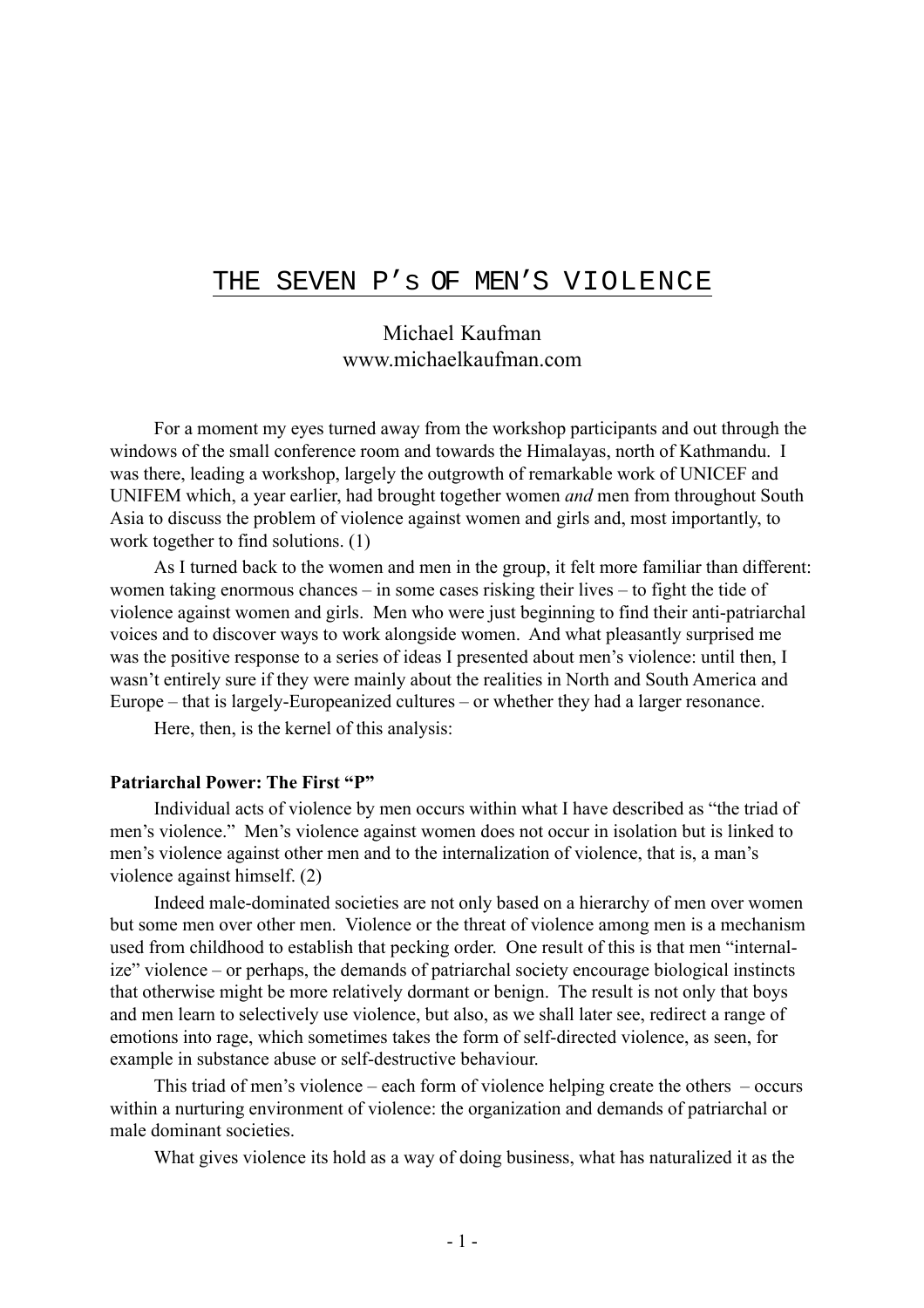*de facto* standard of human relations, is the way it has been articulated into our ideologies and social structures. Simply put, human groups create self-perpetuating forms of social organization and ideologies that explain, give meaning to, justify, and replenish these created realities.

Violence is also built into these ideologies and structures for the simpler reason that it has brought enormous benefits to particular groups: first and foremost, violence (or at least the threat of violence), has helped confer on men (as a group) a rich set of privileges and forms of power. If indeed the original forms of social hierarchy and power are those based on sex, then this long ago formed a template for all the structured forms of power and privilege enjoyed by others as a result of social class or skin color, age, religion, sexual orientation, or physical abilities. In such a context, violence or its threat become a means to ensure the continued reaping of privileges and exercise of power. It is both a result and a means to an end.

### **The Sense of Entitlement to Privilege: The Second "P"**

The individual experience of a man who commits violence may not revolve around his desire to maintain power. His conscious experience is not the key here. Rather, as feminist analysis has repeatedly pointed out, such violence is often the logical outcome of his sense of entitlement to certain privileges. If a man beats his wife for not having dinner on the table right on time, it is not only to make sure that it doesn't happen again, but is an indication of his sense of entitlement to be waited on. Or, say a man sexually assaults a woman on a date, it is about his sense of entitlement to his physical pleasure even if that pleasure is entirely one sided. In other words, as many women have pointed out, it is not only inequalities of power that lead to violence, but a conscious or often unconscious sense of entitlement to privilege.

### **The Third "P": Permission**

Whatever the complex social and psychological causes of men's violence, it wouldn't continue if there weren't explicit or tacit permission in social customs, legal codes, law enforcement, and certain religious teachings. In many countries, laws against wife assault or sexual assault are lax or non-existent; in many others laws are barely enforced; in still others they are absurd, such as those countries where a charge of rape can only be prosecuted if there are several male witnesses and where the testimony of the woman isn't taken into account.

Meanwhile, acts of men's violence and violent aggression (in this case, usually against other men) are celebrated in sport and cinema, in literature and warfare. Not only is violence permitted, it is glamorized and rewarded. The very historic roots of patriarchal societies is the use of violence as a a key means of solving disputes and differences, whether among individuals, groups of men, or, later, between nations.

I am often reminded of this permission when I hear of a man or women who fails to call the police when they hear a woman neighbour or child being beaten. It is deemed a "private" affair. Can you imagine someone seeing a store being robbed and declining to call the police because it is a private affair between the robber and the store owner?

# **The Fourth "P": The Paradox of Men's Power**

It is my contention, however, that such things do not in themselves explain the widespread nature of men's violence, nor the connections between men's violence against women and the many forms of violence among men. Here we need to draw on the paradoxes of men's power or what I have called "men's contradictory experiences of power." (3)

The very ways that men have constructed our social and individual power is, paradoxically, the source of enormous fear, isolation, and pain for men ourselves. If power is con-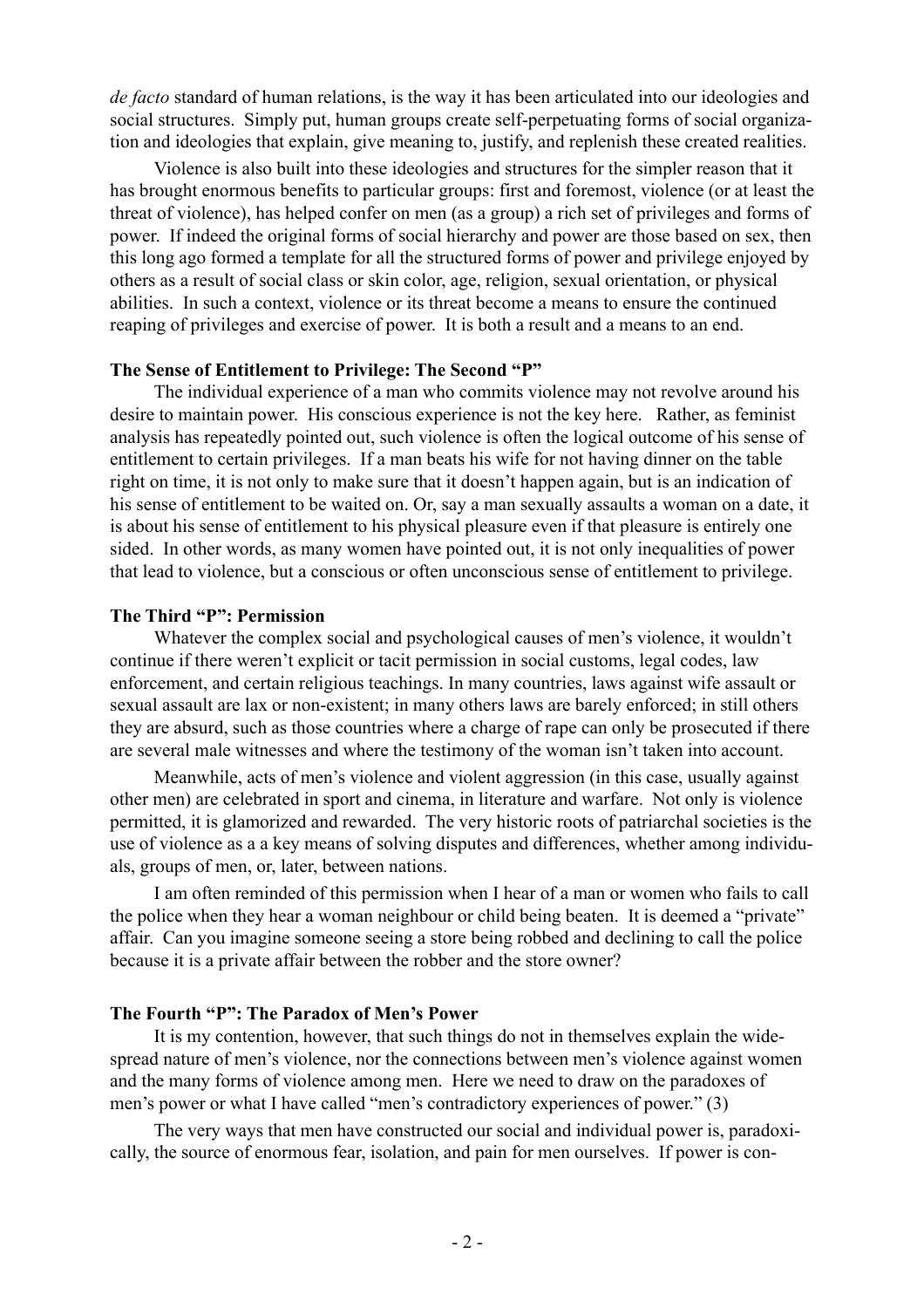structed as a capacity to dominate and control, if the capacity to act in "powerful" ways requires the construction of a personal suit of armor and a fearful distance from others, if the very world of power and privilege removes us from the world of child-rearing and nurturance, then we are creating men whose own experience of power is fraught with crippling problems.

This is particularly so because the internalized expectations of masculinity are themselves impossible to satisfy or attain. This may well be a problem inherent in patriarchy, but it seems particularly true in an era and in cultures where rigid gender boundaries have been overthrown. Whether it is physical or financial accomplishment, or the suppression of a range of human emotions and needs, the imperatives of manhood (as opposed to the simple certainties of biological maleness), seem to require constant vigilance and work, especially for younger men.

The personal insecurities conferred by a failure to make the masculine grade, or simply, the threat of failure, is enough to propel many men, particularly when they are young, into a vortex of fear, isolation, anger, self-punishment, self-hatred, and aggression.

Within such an emotional state, violence becomes a *compensatory mechanism*. It is a way of re-establishing the masculine equilibrium, of asserting to oneself and to others ones masculine credentials. This expression of violence usually includes a choice of a target who is physically weaker or more vulnerable. This may be a child, or a woman, or, as it may be social groups, such as gay men, or a religious or social minority, or immigrants, who seem to pose an easy target for the insecurity and rage of individual men, especially since such groups often haven't received adequate protection under the law. (This compensatory mechanism is clearly indicated, for example, in that most 'gay-bashing' is committed by groups of young men in a period of their life when they experience the greatest insecurity about making the masculine grade.)

What allows violence as an individual compensatory mechanism has been the widespread acceptance of violence as a means of solving differences and asserting power and control. What makes it possible are the power and privileges men have enjoyed, things encoded in beliefs, practices, social structures, and the law.

Men's violence, in its myriad of forms, is therefore the result both of men's power, the sense of entitlement to the privilege, the permission for certain forms of violence, and the fear (or reality) of not having power.

But there is even more.

#### **The Fifth "P": The Psychic Armour of Manhood**

Men's violence is also the result of a character structure that is typically based on emotional distance from others. As I and many others have suggested, the psychic structures of manhood are created in early childrearing environments that are often typified by the absence of fathers and adult men – or, at least, by men's emotional distance. In this case, masculinity gets codified by absence and constructed at the level of fantasy. But even in patriarchal cultures where fathers are more present, masculinity is codified as a rejection of the mother and femininity, that is, a rejection of the qualities associated with caregiving and nurturance. As various feminist pyschoanalysts have noted, this creates rigid ego barriers, or, in metaphorical terms, a strong suit of armor.

The result of this complex and particular process of psychological development is a dampened ability for empathy (to experience what others are feeling) and an inability to experience other people's needs and feelings as necessarily relating to one's own. Acts of violence against another person are, therefore, possible. How often do we hear a man say he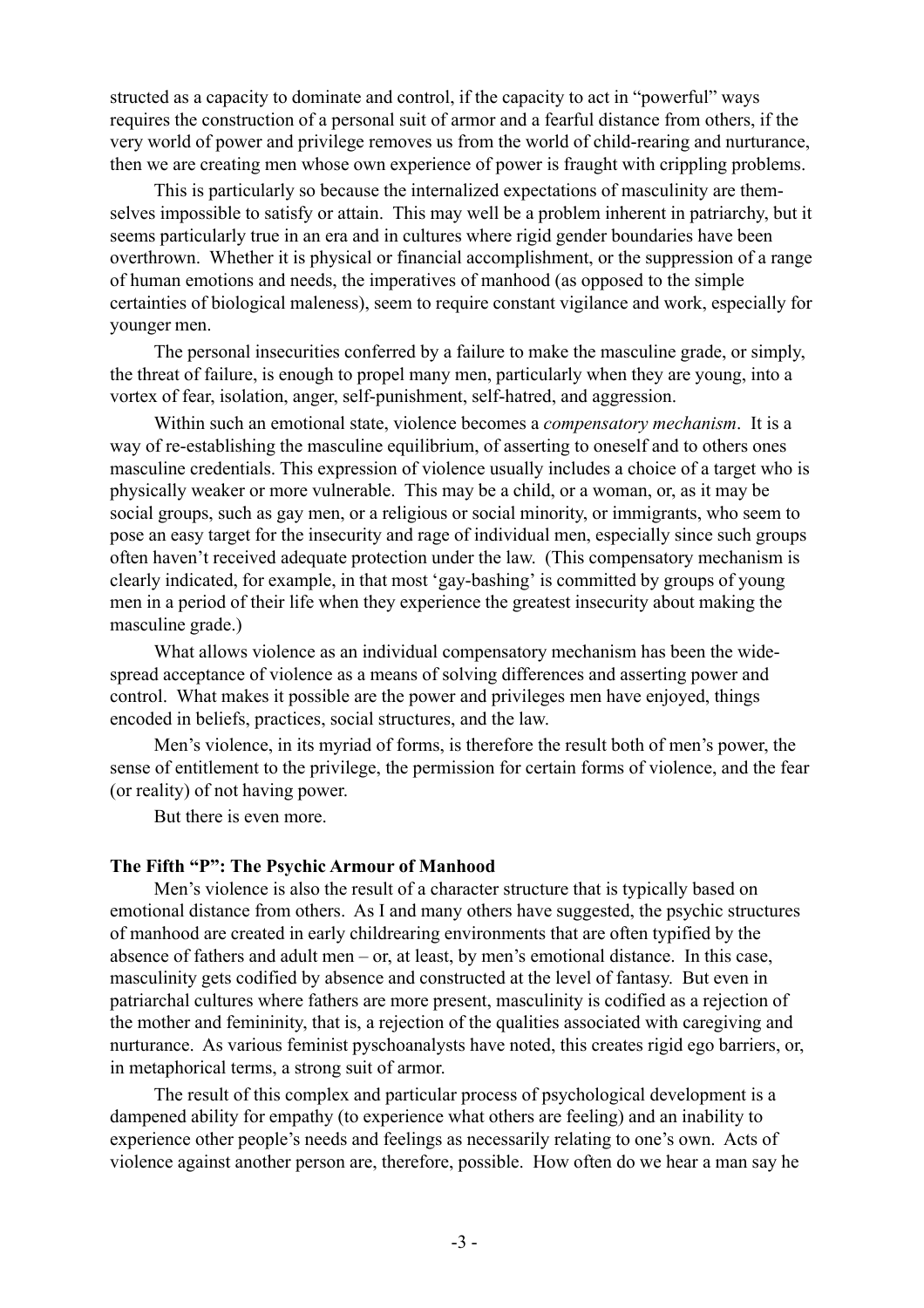"didn't really hurt" the woman he hit? Yes, he is making excuses, but part of the problem is that he truly may not experience the pain he is causing. How often do we hear a man say, "she wanted to have sex"? Again, he may be making an excuse, but it may well be a reflection of his diminished ability to read and understand the feelings of another.

### **Masculinity as a Psychic Pressure Cooker: The Sixth "P"**

Many of our dominant forms of masculinity hinge on the internalization of a range of emotions and their redirection into anger. It is not simply that men's language of emotions is often muted or that our emotional antennae and capacity for empathy are somewhat stunted. It is also that a range of natural emotions have been ruled off limits and invalid. While this has a cultural specificity, it is rather typical for boys to learn from an early age to repress feelings of fear and pain. On the sports field we teach boys to ignore pain. At home we tell boys not to cry and act like men. Some cultures celebrate a stoic manhood. (And, I should stress, boys learn such things for survival: hence it is important we don't blame the individual boy or man for the origins of his current behaviours, even if, at the same time, we hold him responsible for his actions.)

Of course, as humans, we still experience events that cause an emotional response. But the usual mechanisms of emotional response, from actually experiencing an emotion to letting go of the feelings, are short-circuited to varying degrees among many men. But, again for many men, the one emotion that has some validation is anger. The result is that a range of emotions get channeled into anger. While such channeling is not unique to men (nor is it the case for all men), for some men, violent responses to fear, hurt, insecurity, pain, rejection, or belittlement are not uncommon.

This is particularly true where the feeling produced is one of not having power. Such a feeling only heightens masculine insecurities: if manhood if about power and control, not being powerful means you are not a man. Again, violence becomes a means to prove otherwise to yourself and others.

## **The Seventh "P": Past experiences**

This all combines with more blatant experiences for some men. Far too many men around the world grew up in households where their mother was beaten by their father. They grew up seeing violent behaviour towards women as the norm, as just the way life is lived. For some men this results in a revulsion towards violence, while in others it produces a learned response. In many cases it is both: men who use violence against women often feel deep self-loathing for themselves and their behaviour.

But the phrase "learned response" is almost too simplistic. Studies have shown that boys and girls who grow up witnessing violence are far more likely to be violent themselves. Such violence may be a way of getting attention; it may be a coping mechanism, a way of externalizing impossible-to-cope-with feelings. Such patterns of behaviour continue beyond childhood: most men who end up in programs for men who use violence either witnessed abuse against their mother or experienced abuse themselves.

The past experiences of many men also includes the violence they themselves have experienced. In many cultures, while boys may be half as likely to experience sexual abuse than girls, they are twice as likely to experience physical abuse. Again, this produces no one fixed outcome, and, again, such outcomes are not unique to boys. But in some cases these personal experiences instill deep patterns of confusion and frustration, where boys have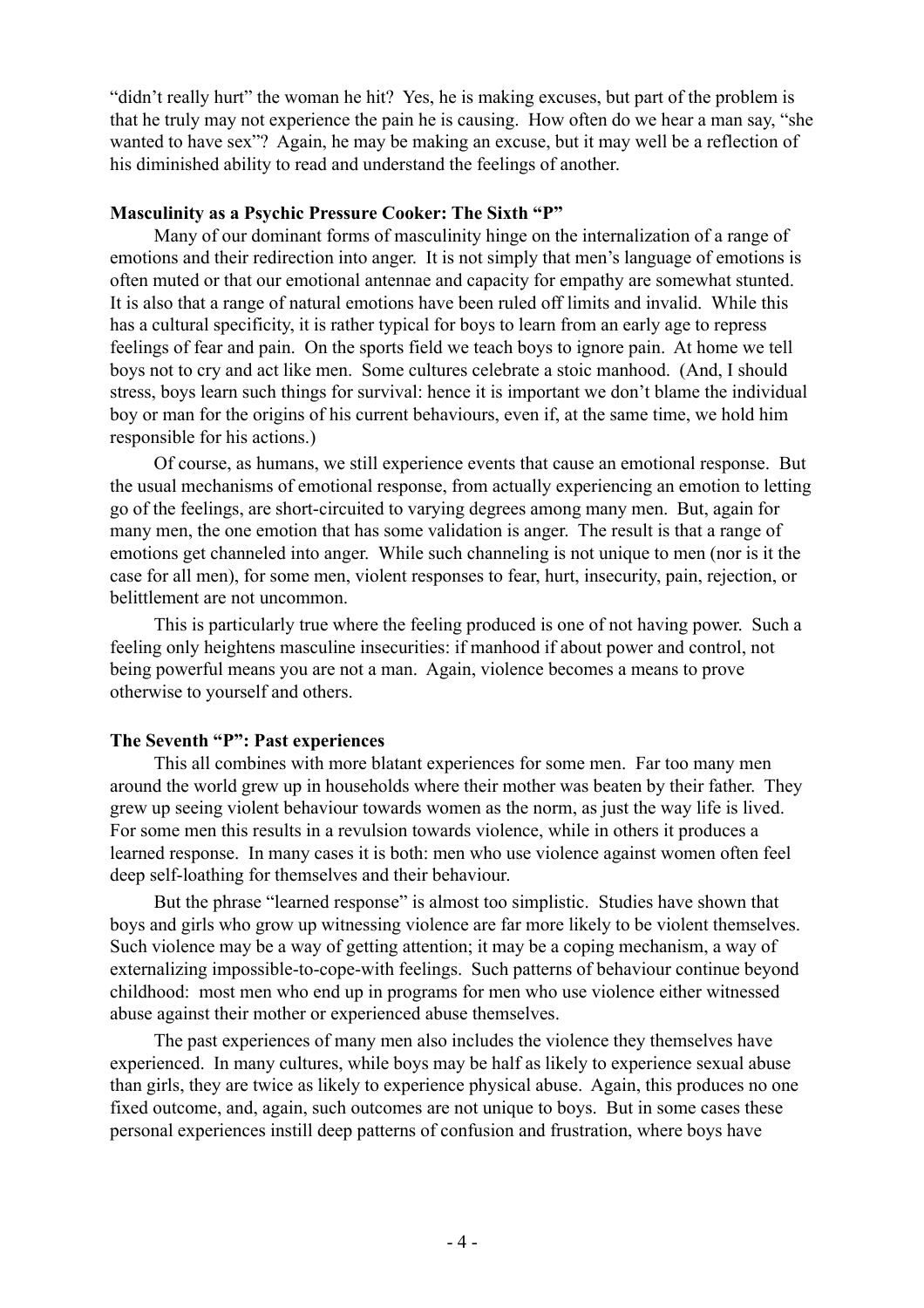learned that it is possible to hurt someone you love, where only outbursts of rage can get rid of deeply-imbedded feelings of pain.

And finally, there is the whole reign of petty violence among boys which, as a boy, doesn't seem petty at all. Boys in many cultures grow up with experiences of fighting, bullying, and brutalization. Sheer survival requires, for some, accepting and internalizing violence as a norm of behaviour.

# **Ending the Violence**

This analysis, even presented in such a condensed form, suggests that challenging men's violence requires an articulated response that includes:

- Challenging and dismantling the structures of men's power and privilege, and ending the cultural and social permission for acts of violence. If this is where the violence starts, we can't end it without support by women and men for feminism and the social, political, legal, and cultural reforms and transformations that it suggests.
- The redefinition of masculinity or, really, the dismantling of the psychic and social structures of gender that bring with them such peril. The paradox of patriarchy is the pain, rage, frustration, isolation, and fear among that half of the species for whom relative power and privilege is given. We ignore all this to our peril. In order to successfully reach men, this work must be premised on compassion, love, and respect, combined with a clear challenge to negative masculine norms and their destructive outcomes. Pro-feminist men doing this work must speak to other men as our brothers, not as aliens who are not as enlightened or worthy as we are.
- Organizing and involving men to work in cooperation with women in reshaping the gender organization of society, in particular, our institutions and relations through which we raise children. This requires much more emphasis on the importance of men as nurturers and caregivers, fully involved in the raising of children in positive ways free of violence.
- Working with men who commit violence in a way that simultaneously challenges their patriarchal assumptions and privileges *and* reaches out to them with respect and compassion. We needn't be sympathetic to what they have done to be empathetic with them and feel horrified by the factors that have led a little boy to grow up to be a man who sometimes does terrible things. Through such respect, these men can actually find the space to challenge themselves and each other. Otherwise the attempt to reach them will only feed into their own insecurities as men for whom violence has been their traditional compensation.
- Explicit educational activities, such as the White Ribbon Campaign, that involve men and boys in challenging themselves and other men to end all forms of violence.(4) This is a positive challenge for men to speak out with our love and compassion for women, boys, girls, and other men.

Toronto, Canada October 1999

(1) This workshop was organized by Save the Children (UK). Travel funding was provided by Development Services International of Canada. Discussion of the 1998 Kathmandu workshop is found in Ruth Finney Hayward's book *Breaking the Earthenware Jar* (forthcoming 2000).